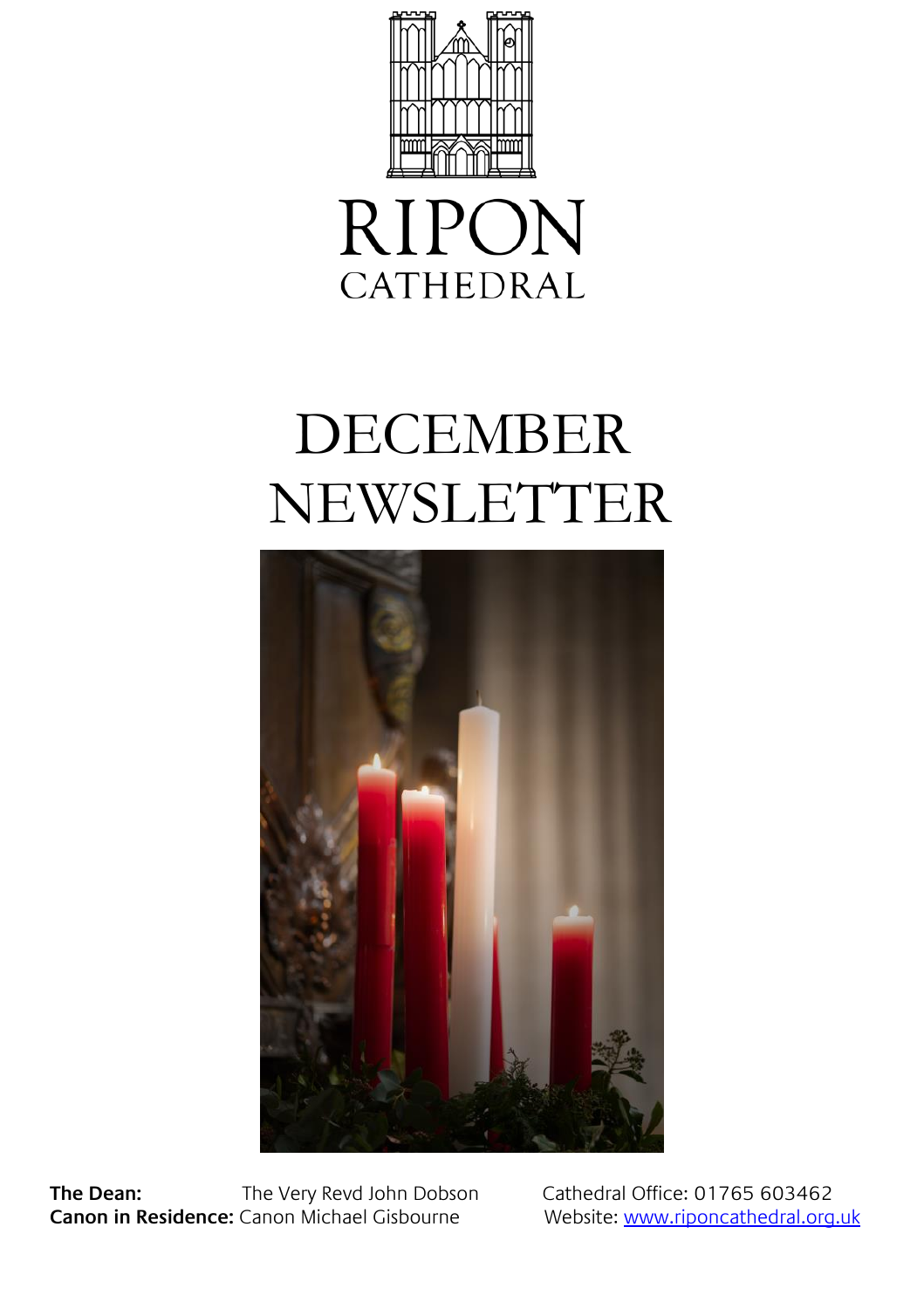# A NOTE FROM THE DEAN

## **Hope in every season and situation**

#### **Climate Change and COP 26**

We are told that the 26<sup>th</sup> United Nations Conference of the Parties on Climate Change, COP 26, represents the largest gathering of national leaders ever held in the United Kingdom. The now-widely-acknowledged urgency with which the global community needs to respond to the pressing needs of climate change reveals the justification for it.

As Christians, we are caught up with the rest of humanity in having a vested interest in reducing the rise in the average global temperature; the ambition of COP 21 in Paris in 2015 was to limit this to well below 2 degrees centigrade above pre-industrial levels. Without real progress, the long-term future for human life on Planet Earth looks bleak. Hopefully, however, we can also see other sound reasons for the positive commitment of both governments and individuals.

The first chapters of the Book of Genesis communicate a belief in a creator God who is providential and gracious in his ordering of things. This provides the grounds for hope. He also looks to humanity to help him out, as sound stewards. We could debate how good a job we have done with this, but the need for COP 26 presumably demonstrates some potentially catastrophic failure. This alone might be thought to provide Christians with sufficient impetus to do all we can to help.

Perhaps an even more compelling motivation is to be found with our hope for a kingdom of justice for all. Throughout the Old Testament, justice is revealed as a characteristic of God and his actions; with the New Testament we come to see what this looks like in a life lived in complete faithfulness to God. Jesus cared for and about all, but simply showed a bias to the poor and marginalised. The injustice of climate change is that the resultant storms, forest fires and rises in sea levels affect the poor and marginalised in a disproportionate way.

So, at the cathedral we will be praying hard for the success of COP 26, while at the same time acknowledging that hope comes from the nature of our providential and gracious God who, ultimately, is the one who restores and sustains all life. Let us pray that we will be able to trace his influence in the decisions of the leaders, and the response of the peoples, of the world.

#### **Christmas is coming**

There is much in this Newsletter to remind us, should we need it, that Christmas is coming. Do look at the details of services; we do not plan to have a booking system for them this year and everyone is very welcome.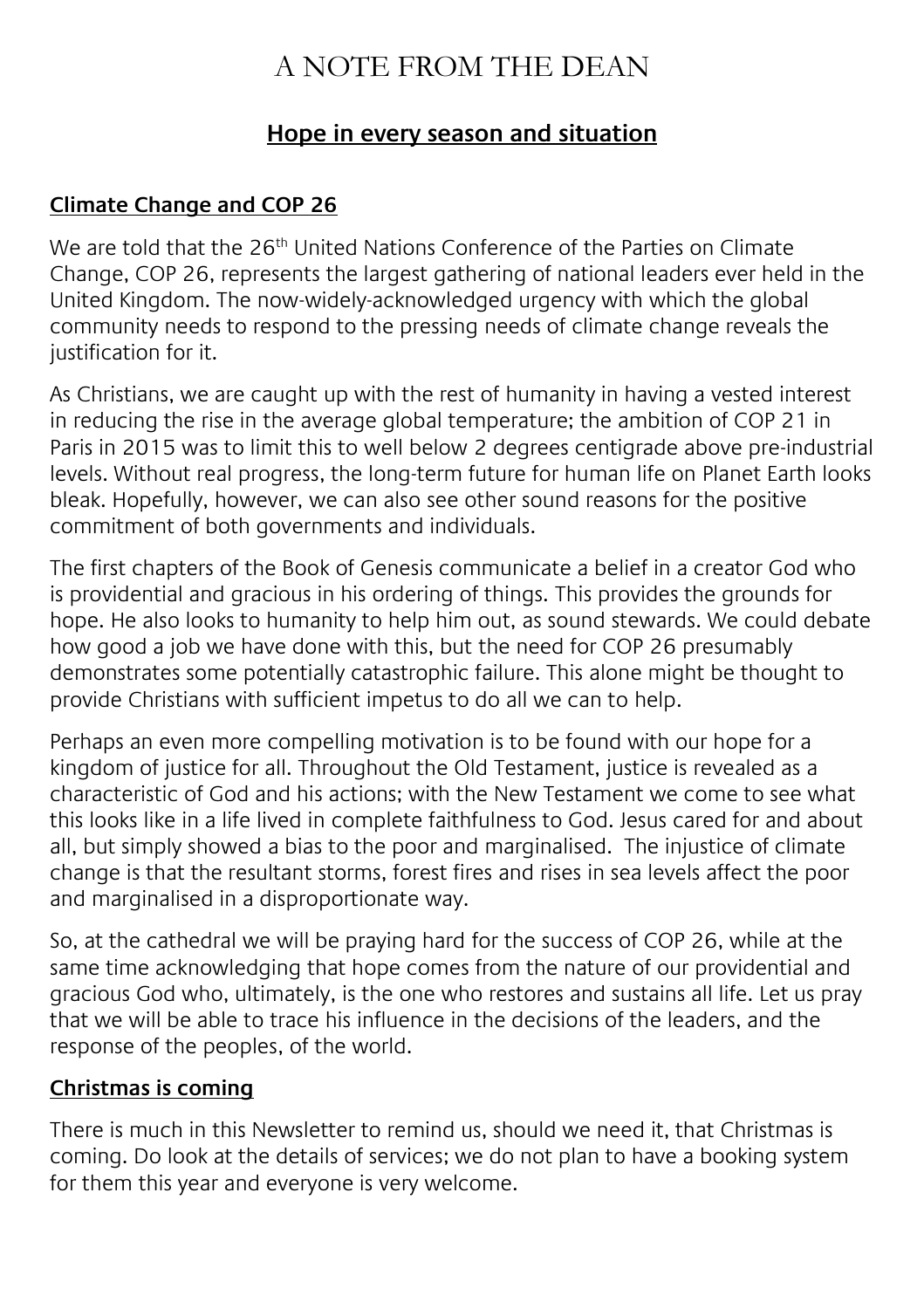Many of us love the build up to Christmas. I suppose I am including the cathedral's Christmas Fair in that! Do try not to miss it, it is happening over two days for the first time. But I am really thinking about Advent and some of the wonderful services and opportunities for reflection that we offer in that season. The Advent Procession, at 5.30pm on Advent Sunday, is chief amongst them and a tremendous way to begin not only the preparation for Christmas but the church's year.

With Advent, Christian hope once again takes centre stage. It reminds us that when Christmas does eventually arrive, it is about the God of creation being active in, and bothered about, his creation. So, Advent offers huge encouragement to the world. The world simply needs to show a humble willingness to listen, along with being prepared to take the time to ponder. Of course, Christ's hope in calling the church into being was that it would set the world a good example in all things, revealing something of his kingdom on earth. Let us resolve to do our best.

### **The good example of the Church in community**

At a time when many seem anxious about the health of the church within parishes, and of the commitment of the national church to the parish system itself, I cannot help but reflect on the many accounts of local parish churches showing great leadership and service during the pandemic. The Archbishop of York and others have helpfully made it clear there is no plan to undermine the parish. This is hardly surprising, of course, when we consider the advantage for mission of having local bases witnessing to Christian hope through both inspiring sacred buildings and communities of faith and service. And this only adds weight to our diocesan strategic vision to be a community of confident Christians, in growing churches, transforming communities. Let us pray in hope for that.

With my very best wishes Dean John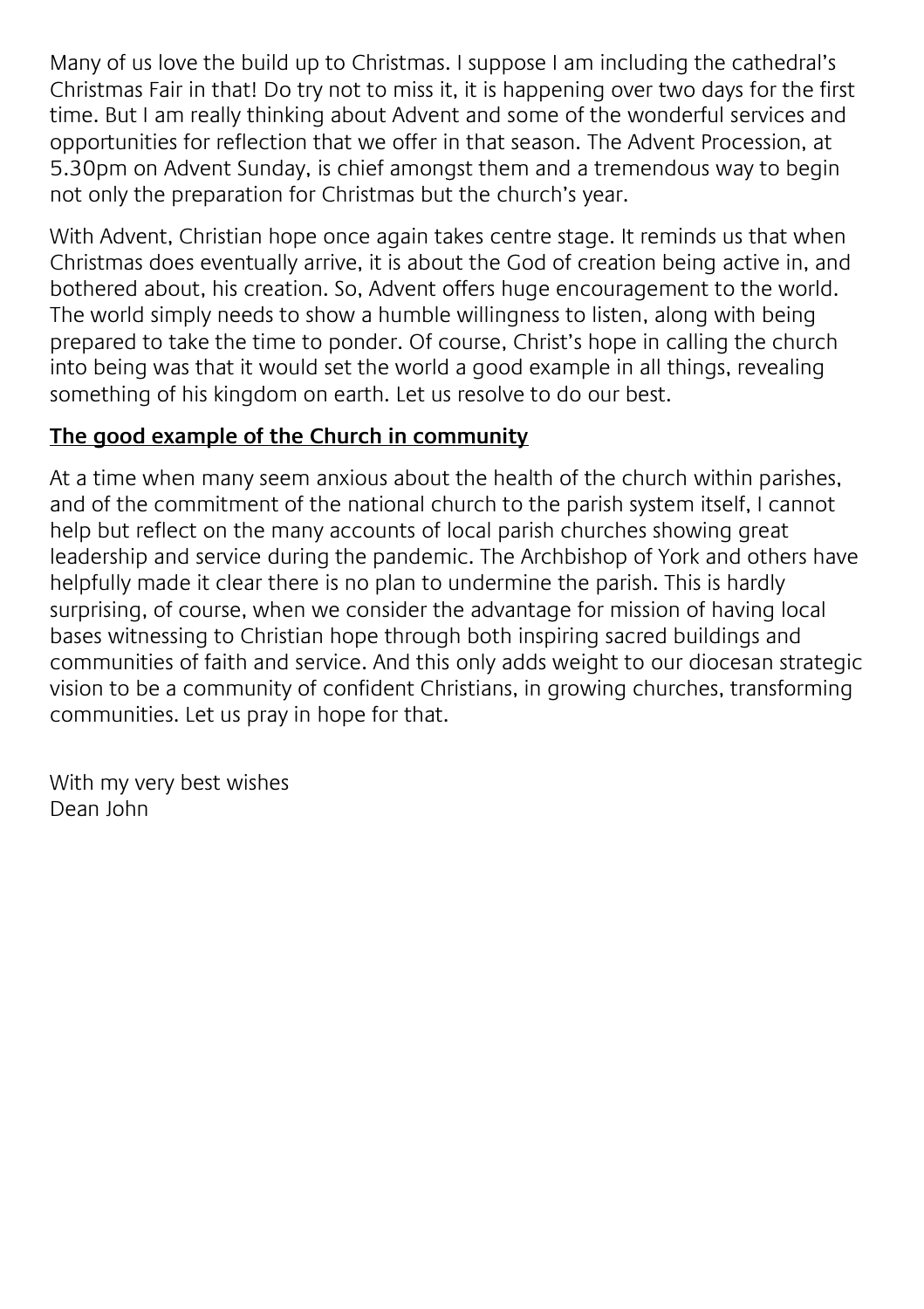# NEWS FROM THE CANON PASTOR

Here we are at the start of November. The world hurtling on towards Christmas, now Hallowe'en is out the way, pre-occupied by the risk of Christmas being 'spoilt' through lack of delivery drivers to feed our consumerism or lack of butchers to prepare turkeys and pigs-in-blankets. I confess that I have already ordered a turkey but I've drawn a sort of moral line at worrying about pigs-in-blankets. I am taking a risk on those, reminding myself that Christmas used to be possible without them!



But it is so easy, isn't it, to get caught up in all the preparations and preoccupations of the season that the consumer society wants us to have. How to step back from that, to keep things in proportion? Advent of course is traditionally a time of preparation, but of preparation by waiting, biding our time, reflecting (with even a degree of austerity) as we await the coming of the Saviour. Amongst all the bustle of the season that is imposed upon us it is good to try to find some rhythm to balance the conflicting demands. We've 3 suggestions this year as we seek to follow the Way of Jesus together, maintaining the rhythm of the Christian year:

- 1. Read an Advent book. We suggest Bishop Nick's book: Freedom is Coming, an exploration of the themes in the great texts of Isaiah. It has short readings for each day to reflect upon, so not too time-consuming. You can buy it at the Cathedral shop.
- 2. Join in a discussion of the book each Wednesday from  $24<sup>th</sup>$  November to  $15<sup>th</sup>$ December after the 10 am eucharist and over a cup of coffee in the Library.
- 3. Join in the Advent Faith Forum, exploring through Bible study and discussion, allowing further exploration of the themes of the rhythm of our lives that we started last Lent. You can join in either by Zoom or in person at Thorpe Prebend – see the poster for details.

The rhythm of the life of faith of course continues beyond Christmas Day, through the 12 days of Christmas, into the Epiphany season beyond. We're planning to celebrate the 12<sup>th</sup> Day of Christmas in the old English manner on 5<sup>th</sup> January with an afternoon party on the eve of the Epiphany: see the separate poster for the details. Then the great celebration of the Feast of the Epiphany will follow on 6<sup>th</sup> January.

Following Jesus of course never ends, as season follows season and year succeeds to year. The rhythm of life continues, and God is always watching and waiting as we follow Jesus, seeking to grow. We've already some people (both teenagers and adults) who want to explore confirmation in 2022 as a way of continuing the journey of life with Jesus and if you'd like to consider taking that step yourself, do just get in touch with me and we can talk about it.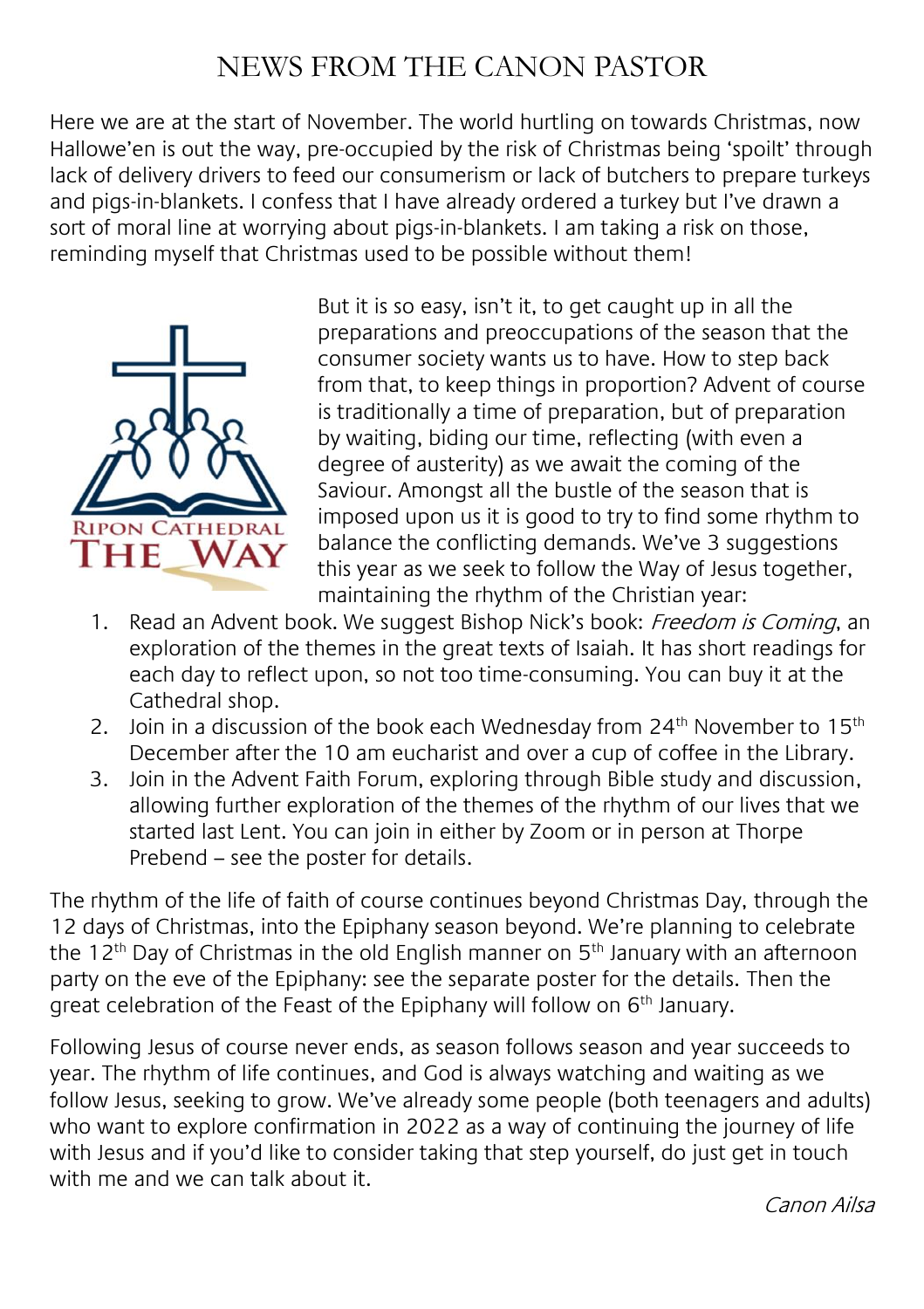

# CATHEDRAL

# The Way in Advent

# Reading and study groups

A chance to explore the Rhythm of Life in Advent Bible study, discussion and seasonal refreshments Mondays 29th November and 6th & 13th December at 7 pm at Thorpe Prebend House or join by Zoom. Book a place with Victoria: Victoria. Richardson@riponcathedral.org.uk

Read Bishop Nick's Advent bookFreedom is Coming on your own or join the discussion group on Wednesdays over coffee after the 10 am eucharist on

24th November and 1st, 8th & 15th December 10.30 -11.30







RIPONCATHEDRAL.ORG.UK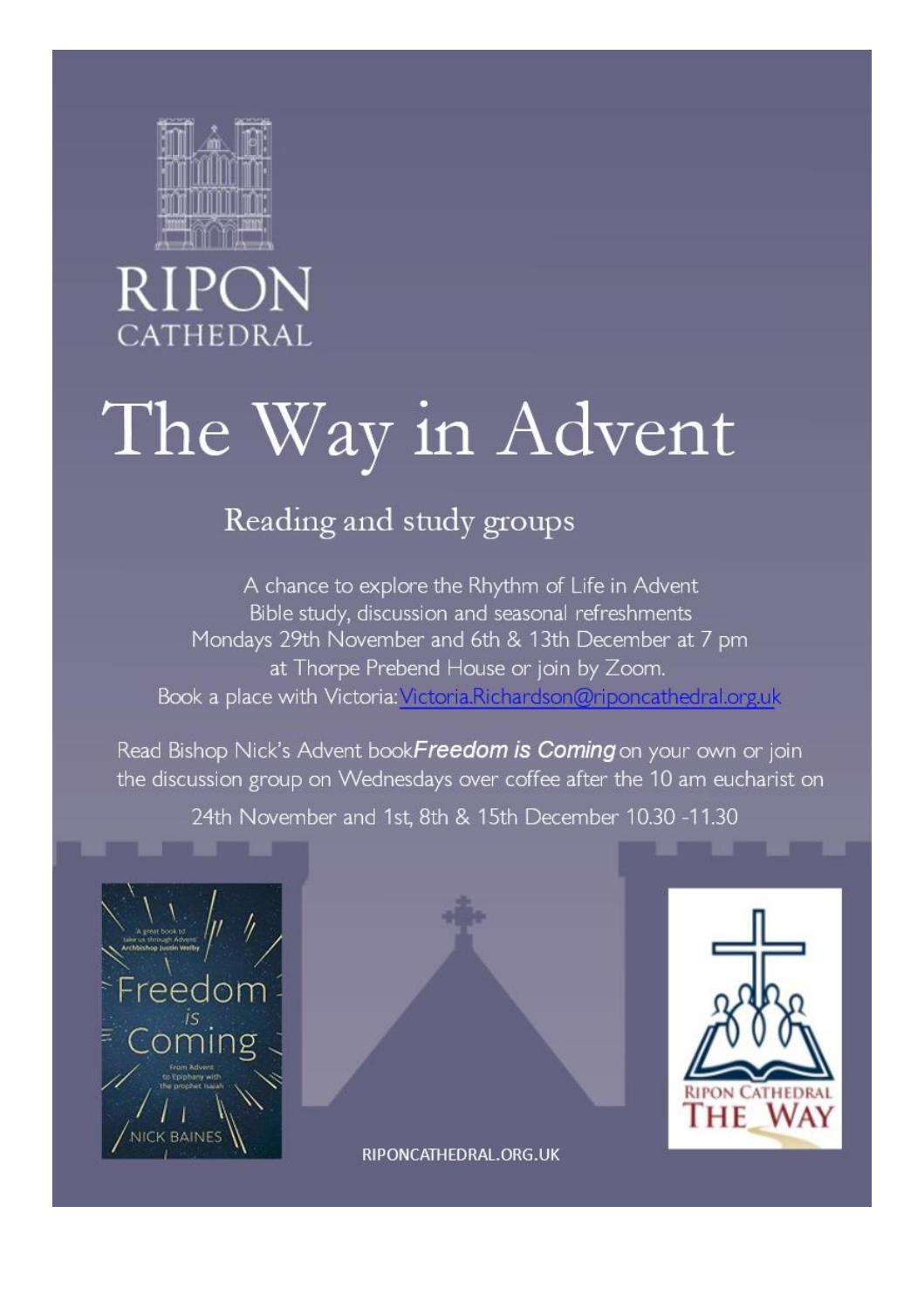

# Breakfast Natters

# Monday 1<sup>st</sup> November  $9am$

Breakfast Natters is Ripon Cathedral's parent and toddler group. It is a wonderful chance for children to play, sing, hear stories, and make friends, and for parents (and grandparents!) to have a good natter and maybe a piece of cake...

After a long break due to Covid, we can't wait to get back to meeting. We meet once a month in the morning, after the school drop off. Our first session back will be held at Ripon Cathedral School (Covid restrictions permitting).

If you have any questions, or want to find out more, you can email darcyallen@riponcathedral.org.uk RIPONCATHEDRAL.ORG.UK

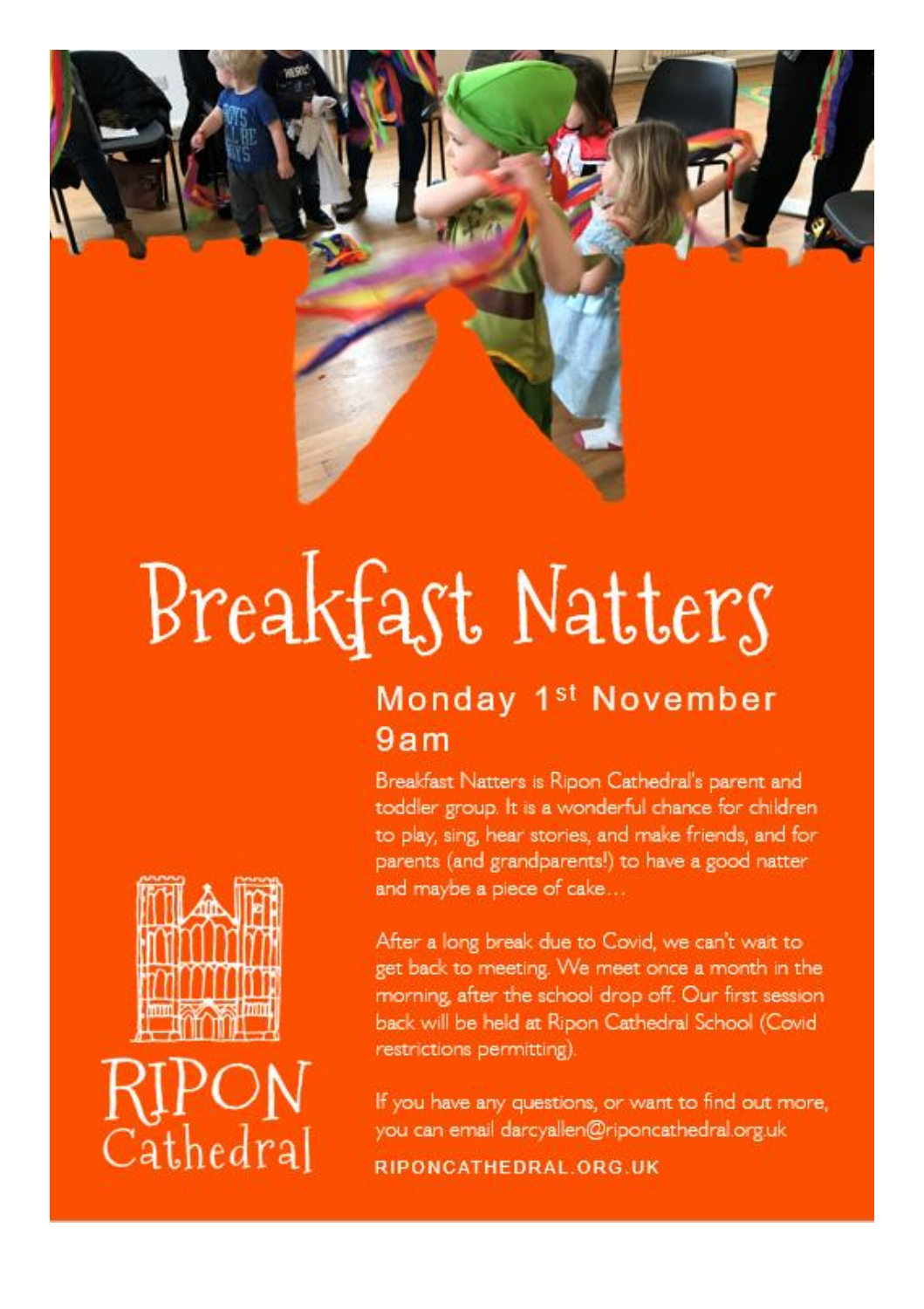## NEWS FROM THE MUSIC DEPARTMENT

The Cathedral choir have got back into harness again quickly for the Autumn term, with a full programme of rehearsals and services. However it was disappointing to have to cancel the Yorkshire Three Cathedrals festival that was planned for early October at the last minute. Increasing cases of COVID and other illnesses led the three Deans to conclude that it would be wise to cancel the event for this year to avoid increasing infections across the three regions. There was deep disappointment but a recognition that this was the right decision in the circumstances.

On a happier note, plans are now in place for a full programme of services over the Remembrance, Advent and Christmas period – please look out for publicity in due course.

The Thursday Concerts have returned to an appreciative reception; as part of Covid-19 recovery this season is in the Nave, its performers are mostly the home organists, and refreshments kept to hot drinks rather than sandwiches.

Last time I wrote we were saying a fond farewell to our Assistant Organist, Tom Coxhead, as he moved on to take up place at the Royal Academy of Music to study choral conducting. We wished Tom well and the Dean publicly thanked him for all he has given to Ripon Cathedral both in the last two years and even before that as organ scholar. In September we were able to welcome Tom's successor with great joy. Shaun Turnbull takes on the role of Assistant Organist having served for the last nine years as Assistant Director of Music at Blackburn Cathedral. Shaun also comes with experience of having worked in the Diocese of Newcastle in addition to positions at the Cathedrals of Lichfield, Chelmsford and St Chad's, Birmingham. It is good to welcome Shaun as a part of the Music department at the Cathedral.

This month, we have also received the news that two members of the music department are moving on. Tracey Kendrick, the Cathedral Music Outreach Coordinator is moving back into a full-time teaching role. Imogen Moore is also leaving her role as Chorister Supervisor. Tracey has given the Cathedral so much over recent years as a Chorister Supervisor as well as Music Outreach Coordinator. She will of course not be lost to the Cathedral. As a proficient bellringer she is an important part of the Guild of bellringers. Imogen has also been an integral part of the department working alongside Tracey and Charles in overseeing the care and support and safeguarding of all the children in the Cathedral choirs. Their work is being covered now by Anna Gisbourne until Christmas, and we shall soon be advertising for a new supervisor.

Please continue to pray for the Music Department and especially the staff. After months of turmoil brought on by COVID recovery, and what was allowed or wise to do, we look forward to further change in the new year, as we prepare to say farewell and 'Thank you' to Peter Wright as Interim Director of Music after Christmas and welcome Dr Ronny Krippner as our new Director of Music in the New Year.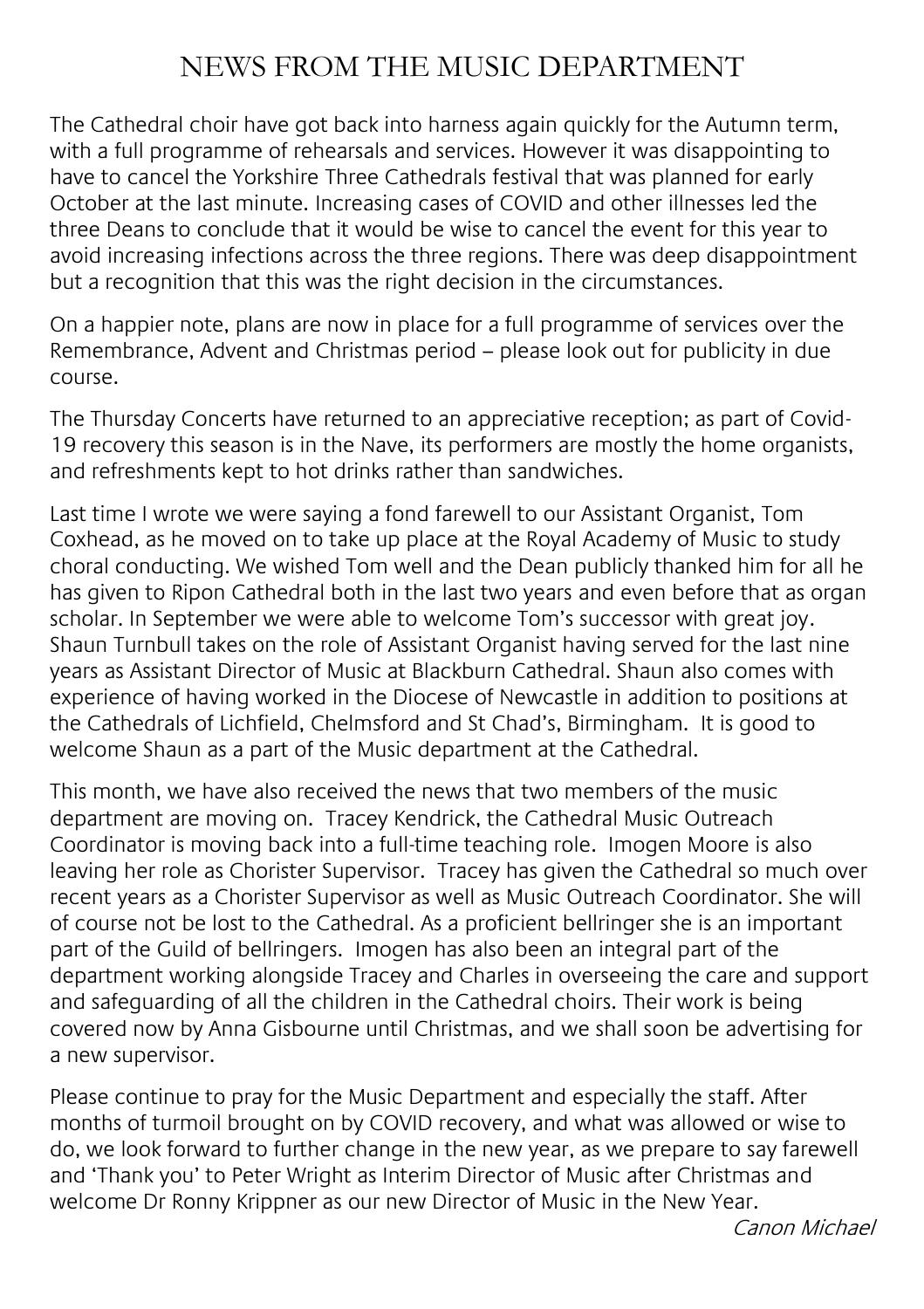

# CHRISTMAS IN RIPON

We hope you will join us this Christmas. With a plethora of beautiful services, special events and times for reflection, we hope to be at the Heart of Christmas as we have been for 1,350 years.

**Advent Sunday Service** 28 Nov | 10.30 am

**Advent Procession** 28 Nov | 5.30pm

**Festival of Lessons and Carols** 19, 23, 24 Dec | 5.30pm

La Nativité du Seigneur 21 Dec | 7.30pm

**Christmas Eve** 24 Dec I I am Journey to Bethlehem I Ipm Midnight Mass

**Christmas Day** 25 Dec | 10.30am

**Boxing Day** 26 Dec 9.30am St Stephen's Day Eucharist (approximately midday)

New Year's Eve Watchnight 31 Dec | 11.15pm

Find all services & events at: www.riponcathedral.org.uk



CATHEDRAL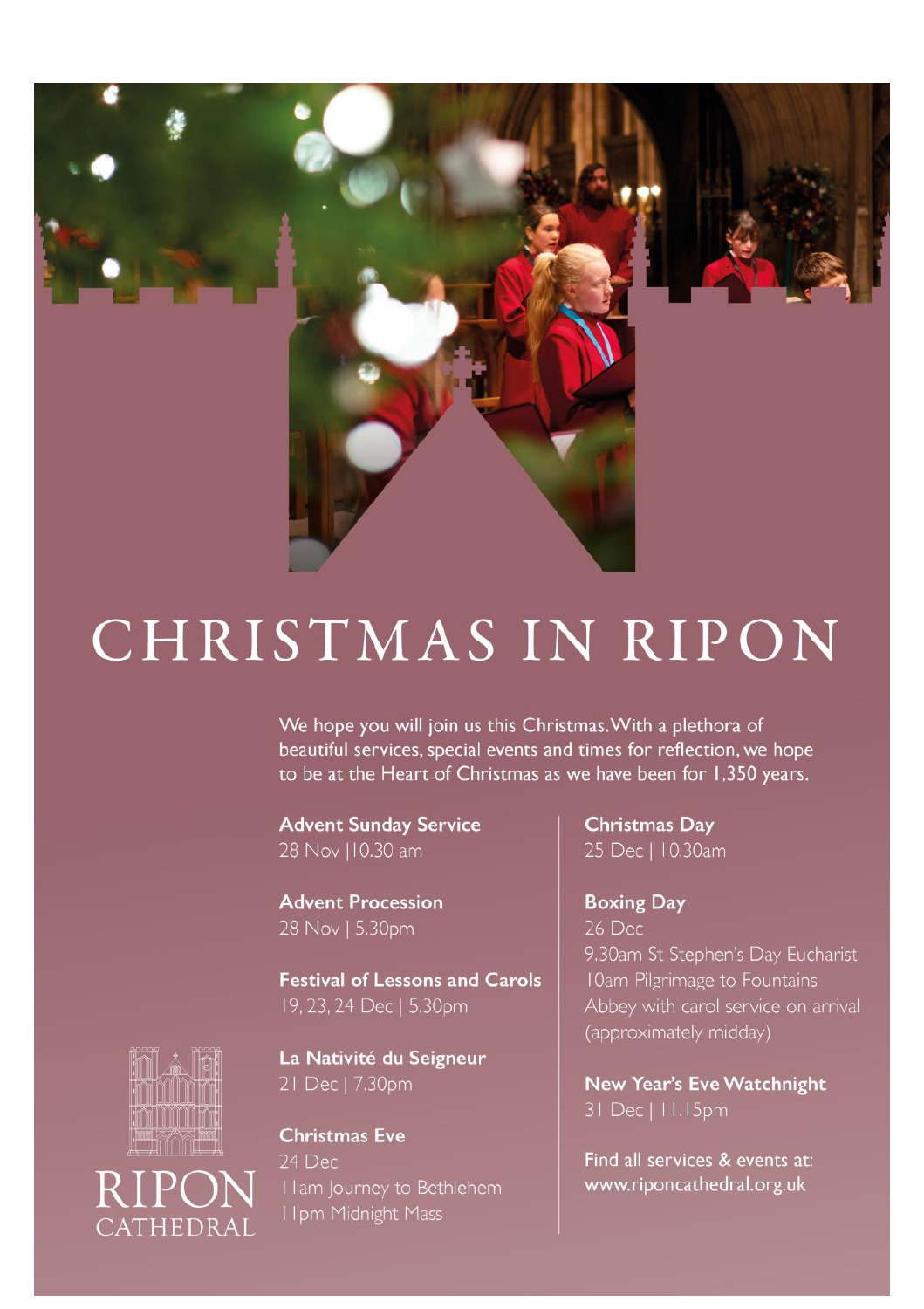# CATHEDRAL GIFT SHOP

## **Opening Hours:** Mon-Sat 10am-4pm; Sun 12-4pm. Tel: 01765 601347

#### **The Archbishop of York's Advent Book 2021 - 'Almost before I had begun this wonderful book, I was hooked.' STEPHEN COTTRELL**

Beloved spiritual writer Evelyn Underhill believed that God does not just come to us at special times, but is always coming to us. But how do we recognise his coming and make ourselves open to it?

In Music of Eternity, the Archbishop of York's Advent Book 2021, Robyn Wrigley-Carr shares a series of meditations exploring the nature God's comings. Skilfully weaving together Underhill's writings with the psalms and short prayers, she shows how, as Christians, we can embrace God's coming and be transformed by them in order to better love others.

Full of rich warmth and encouragement, these Christian meditations will help you make the most of the Advent season and more able to connect with God at all times.

Set out in four parts to take you through Advent and with questions for reflection, the Archbishop of York's Advent book can be used as a study for individuals or small groups to prepare for Christmas.

Music of Eternity will help you find space to deepen your relationship with God, and to understand what Evelyn Underhill called the 'many-sided truth of God's perpetual coming to His creatures'.

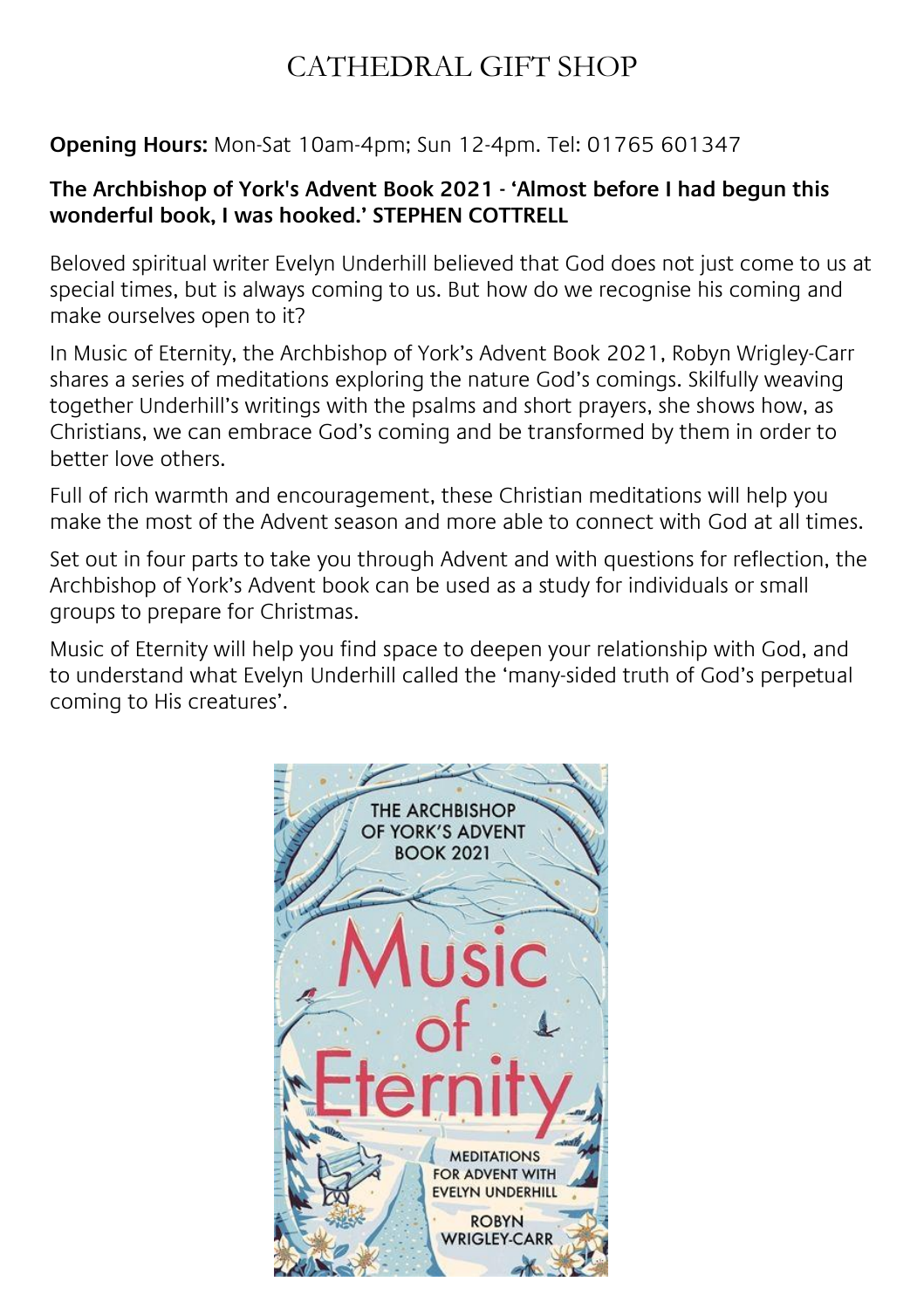Cathedral Shop Opening hours Christmas & New Year

Christmas Eve (Friday) 10am - 1pm Christmas Day - CLOSED Boxing Day (Sunday) 12 noon - 4pm

Mon 27th Dec to Sat 1st January 10am - 4pm

2<sup>nd</sup> to 9<sup>th</sup> January **CLOSED for Stocktaking** Reopen Monday 10th January at 10am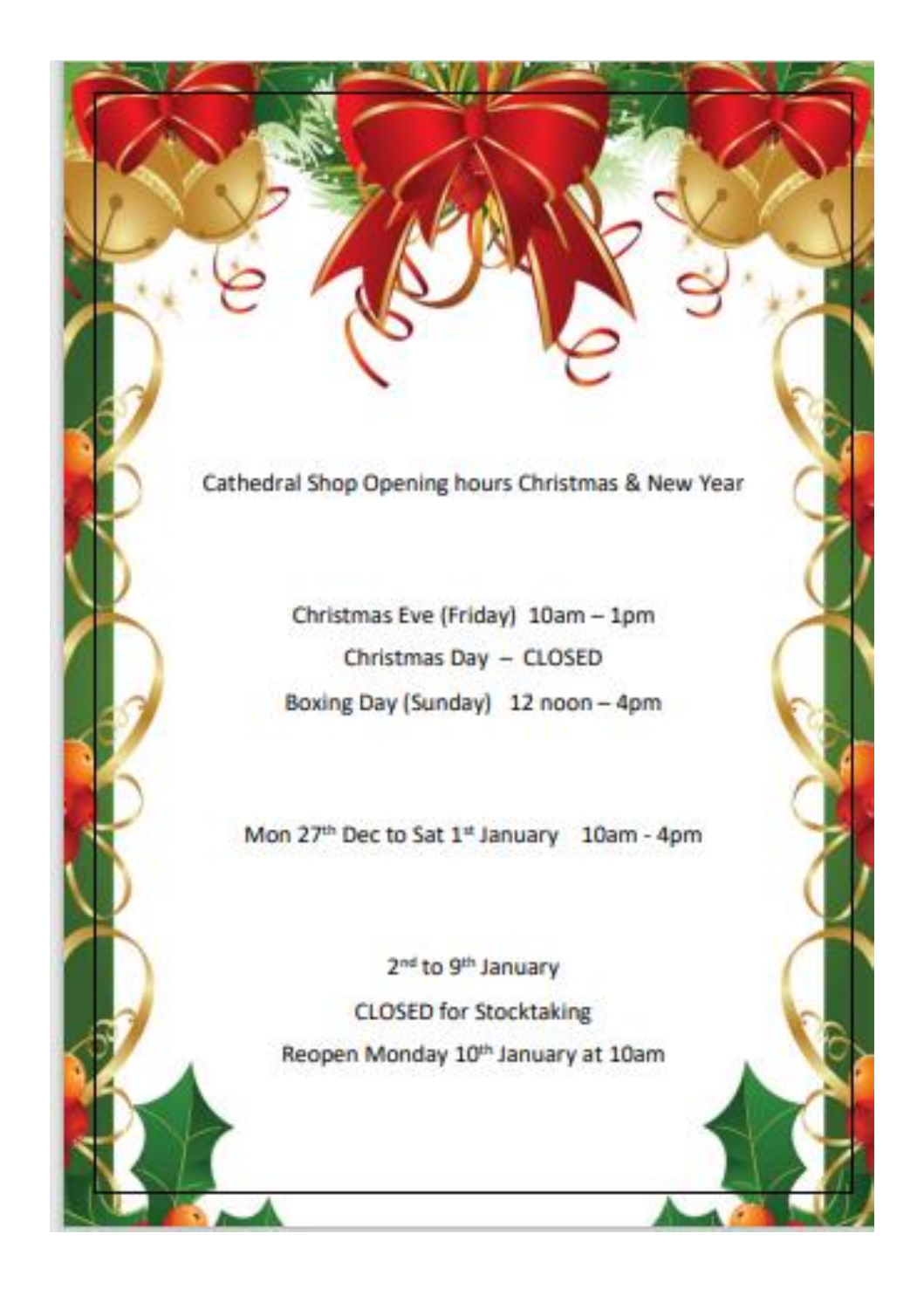

# In the bleak midwinter

Christmas is often portrayed as a time of joy and happiness. For some, though, it can also be bleak: with feelings of grief or regret. For others it is bittersweet: a mixture of the two. This service enables us to bring those feelings and emotions before God, praying for ourselves and all for whom Christmas might be difficult this year. We remember that at Christmas Jesus came to this world because we need God's healing love.

# Wednesday 1st December 10 - 10.45 am In the Cathedral Quire

See all of our services online at RIPONCATHEDRAL.ORG.UK/WHATS-ON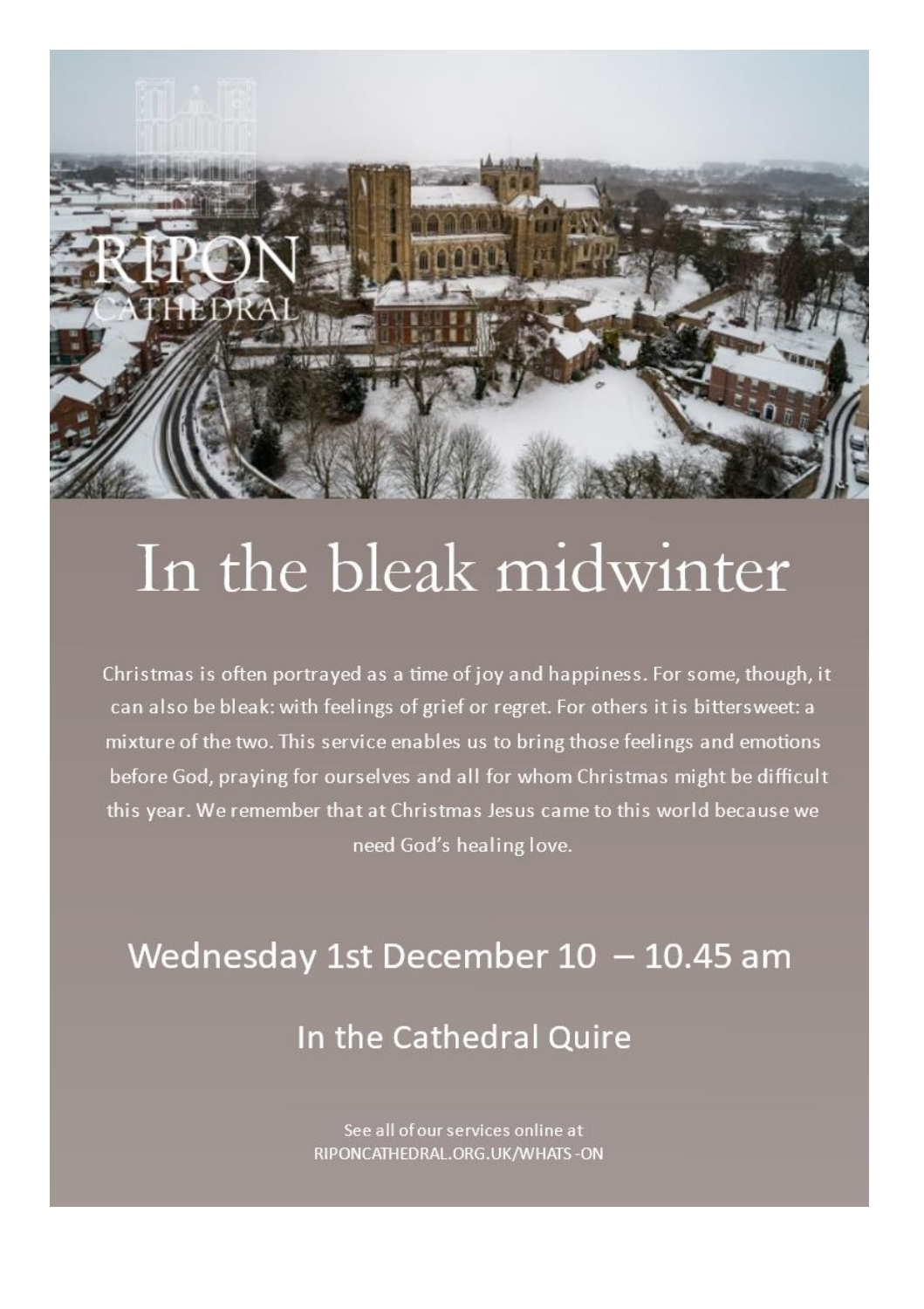

# Twelfth Day of Christmas Afternoon tea party

Tea, conversation and fun on the 12th Day of Christmas Thorpe Prebend House Wednesday 5th January from 2pm to 4pm. RSVP to Victoria Richardson 01765 6034602 VictoriaRichardson@riponcathedral.org.uk There is no charge, but please let us know if you are planning to come

RIPONCATHEDRAL.ORG.UK/WHATS-ON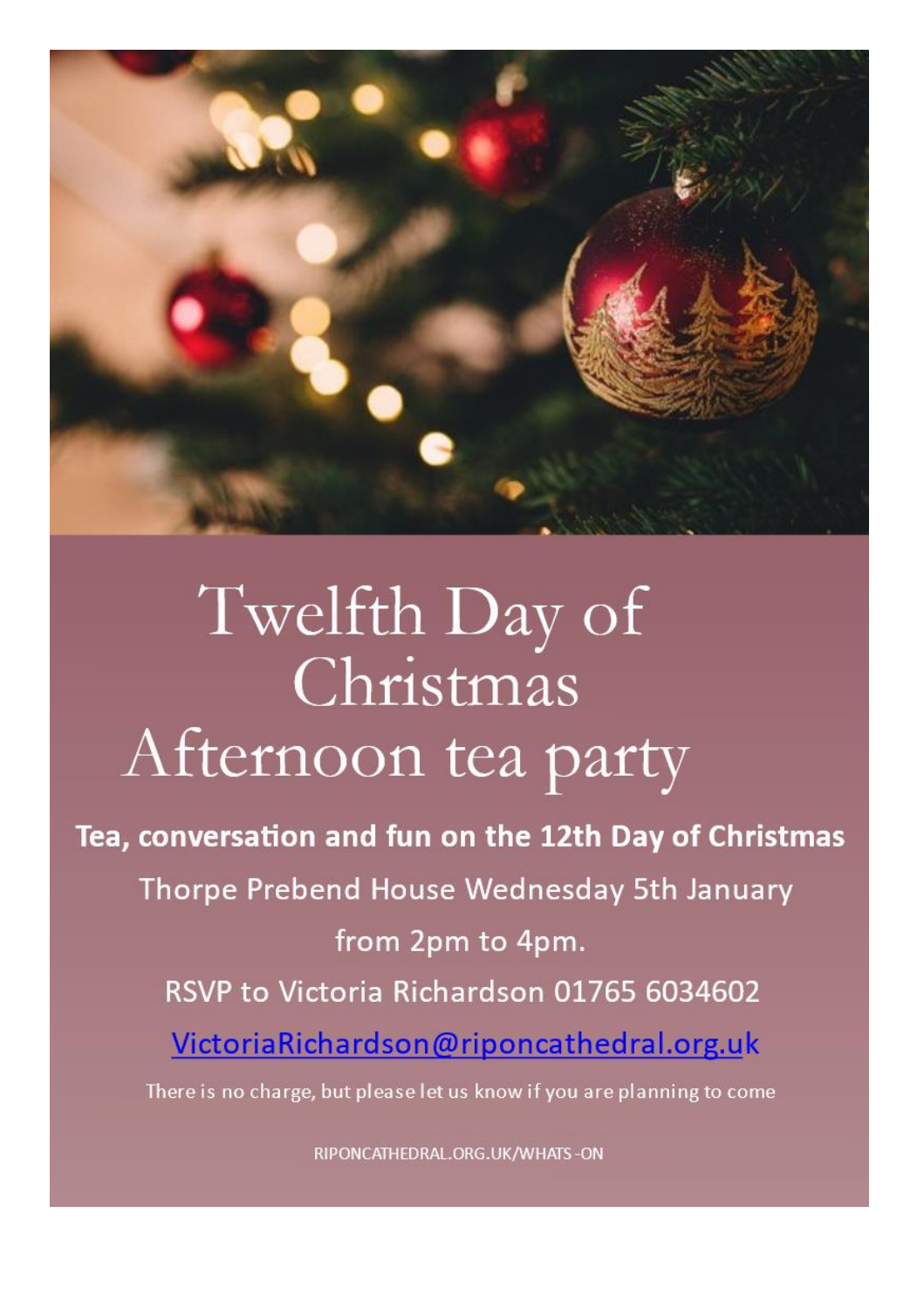

Ripon Cathedral is committed to supporting our community through partnerships with local charities. That support includes both prayer and practical action. If you want to know more about C3 and how you could be involved contact us at

[C3@riponcathedral.org.uk](mailto:C3@riponcathedral.org.uk) or telephone the Cathedral Office 01765 603462.



This Summer saw the exciting return of the workers after working from home for over 16 months due to the pandemic. After being apart for so long it's truly wonderful to have our workers back and it's like no time has passed. The

workers are at the heart of everything the Workshops do so seeing their faces light up as they entered the building was pure joy.

The Workshops have initiated an exciting new set of courses including stencilling and gardening, as well as producing a brand-new magazine to provide readers with monthly updates on new products, upcoming events, and news from the workshops. If you would like to see a copy of the magazine, go to:

https://www.jennyruth.co.uk/e-magazine or contact the Workshops and ask to be put onto their mailing list. (ann[a@jennyruth.co.uk\)](mailto:info@jennyruth.co.uk?subject=FAO%20Anna%20Smith)



The Christmas Elves at the Jennyruth Workshops are busy making toys and Christmas decorations ready to brighten your Christmas festivities and solve all your gift needs! For those you of who want to support the wildlife in your garden, Jennyruth Workshops offers a





selection of birdboxes, hedgehog homes and bug houses!

Now is the time to set up these winter homes for wildlife, and remember birds need time to get used to potential new homes before nesting season begins in the Spring. The Workshops also produce a wide range of gardening accessories. So plenty for the home and the garden! To see their complete range of goods go

## to https://www.jennyruth.co.uk/shop



Care and Support for Life

Dementia Forward volunteers have been awarded the highest award for voluntary groups - the Queen's Award for Voluntary Service. It is

testament to the hard work and dedication of the charity's wonderful volunteers, and the team are so pleased that



they have been recognised in this way. Every volunteer has received a pin badge, and the charity has also received a crystal award, and a certificate signed by Her Majesty The Queen, presented by Lord-Lieutenant of North Yorkshire, Mrs Johanna Ropner at a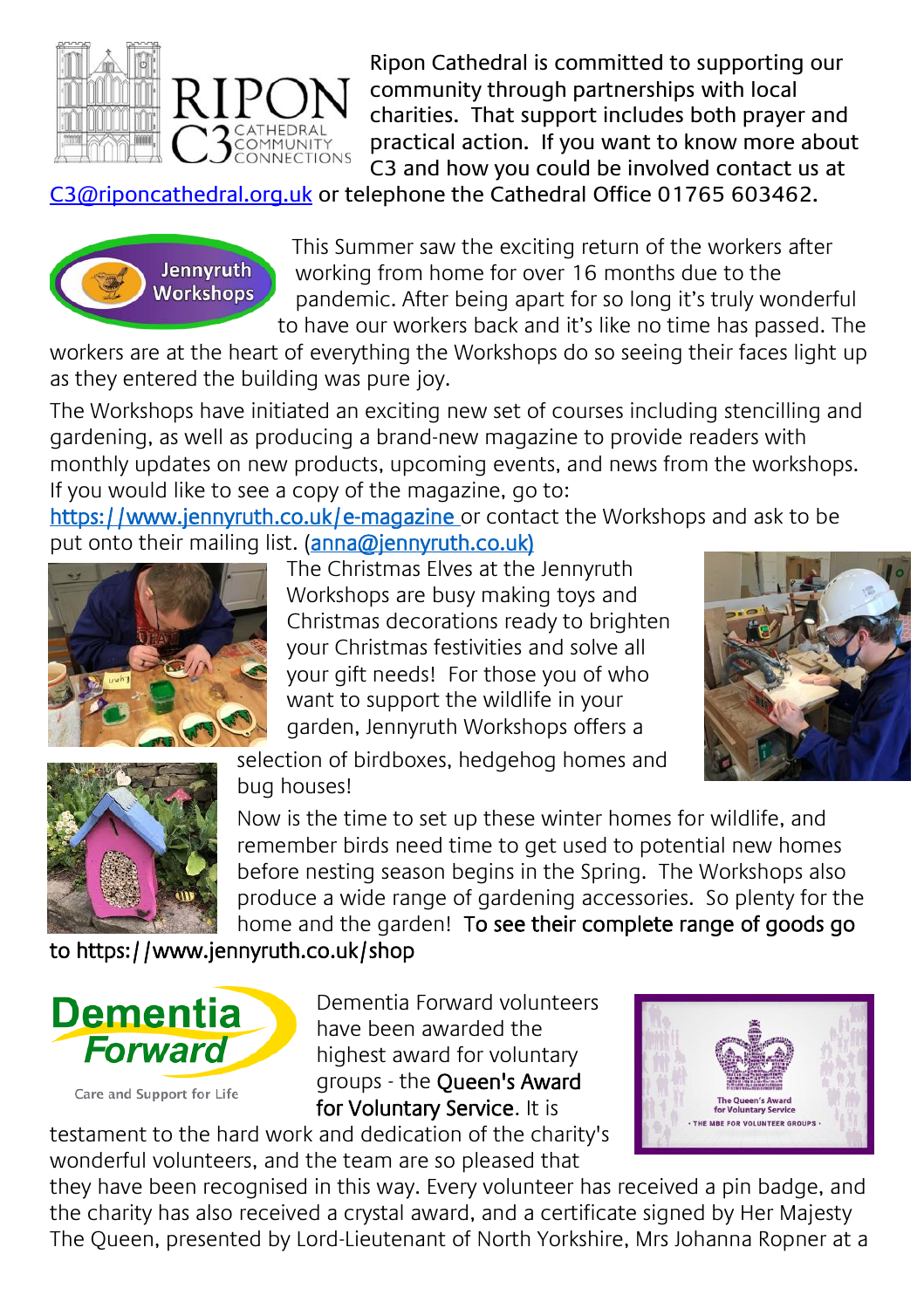special ceremony at George Armitage House in Burton Leonard. Further badges were also presented as a special recognition of the charity's work during the pandemic. The ceremony was attended by over 40 of the charity's volunteers and was a wonderful way to celebrate this fantastic achievement. Congratulations, in particular, must go to Debby Lennox, Community Liaison Lead at Dementia Forward who manages and directs the charity's 189 volunteers.

And to celebrate the festive season Dementia Forward are having a Mince Pies & Memories coffee morning at the hub in Burton Leonard on December 10th at 10am. If anyone would like to join us for hot drinks and Christmas treats while sharing Christmas memories, please contact

[Debby.Lennox@dementiaforward.org.uk](mailto:Debby.Lennox@dementiaforward.org.uk) 



### HUGE amount of news from Ripon City of Sanctuary!

People have been so generous with donating to our Community Sponsorship project that the project has been expanded to support TWO new refugee families, due to

arrive in 2022! This week we've been thrilled to receive sizeable Harvest donations for this project from churches in Grewelthorpe and Swaledale with Arkengarthdale, Ripon Cathedral School, Baldersby St James CofE Primary School and St Nicholas CofE Primary School West Tanfield. Our recent fundraising campaign enabled us to buy £850-worth of new underwear to send to the clothes bank in Wakefield for newly arrived refugees. We also made a bid for new underwear to a charity which enabled us to distribute packs of new underwear this week to Afghans in North Yorkshire who came on the Kabul airlifts.

We've been campaigning nationally against the new Nationality and Borders Bill. We saw Julian Smith MP recently and will see him again in early November, and in September we hosted an interfaith webinar about the bill. We're now working with JPIT to create a joint letter to the prime minister. Several of us are going down to Westminster on 20 October to protest the bill outside parliament.



We are now engaged with every school in Ripon – primary and secondary - and several in the surrounding villages, too. They are all journeying towards achieving the national Schools of Sanctuary award, which is no small task!

On Weds 6th Oct we celebrated our *Schools of Sanctuary Thanksgiving Service* with over 100 children from local schools sharing in this act of worship.



The Doorways of Sanctuary Exhibition of artwork from local schools invited onlookers to open doors to reveal what sanctuary means to them. Canon Barry also shared how his own family descended from refugees who fled from Germany to London and what that welcome meant to them.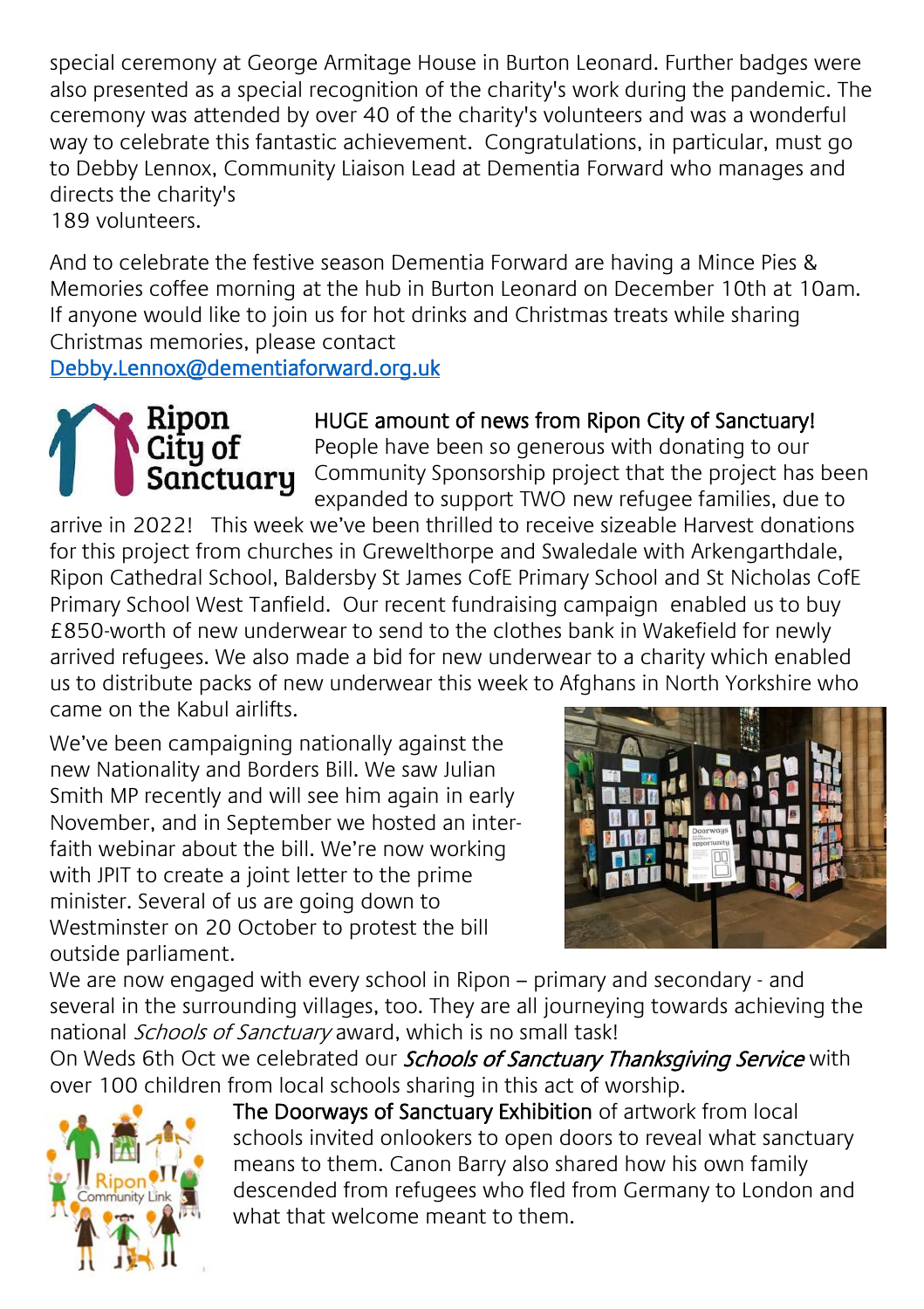Our partners at Ripon Walled Garden are already preparing for the Christmas season. They are opening their popular Christmas shop again this year with an even wider range of gifts on sale alongside cut and potted Christmas Trees and beautiful handmade wreaths, Christmas Cakes and Christmas Fayre.

The Christmas Shop opens on Saturday 20<sup>th</sup> November and Christmas Tree Sales start on Saturday 25<sup>th</sup> November, but if you want to guarantee your tree you can order one now by ringing the Walled Garden. If you want to avoid pine needles in your car, The Walled Garden have a Christmas Tree delivery service and they will collect your tree at the end of the festive season and ensure it is disposed of in an environmentally friendly fashion.



This year the Cathedral Flower Guild are holding a wreath making workshop to create wonderful wreaths for the Walled Garden to sell. If you want a very special wreath for your door this year, contact the Walled Garden!

When you choose to buy from The Walled Garden you are directly supporting the valuable work of the charity which supports adults and young people with learning disabilities.



As Winter approaches, there are many in our local community who need our help. With rising energy and food prices, poor families are going to turn to the Food Bank for a helping hand. Items which are needed right now include: Tins of vegetables including potatoes, tins of meat and stews, instant soup sachets, cartons or tins of readymade custard, biscuits and snacks, jams, small bags of sugar and UHT milk. In non-food, hand soap, washing powder, tampons, and nappies.













The Salvation Army are again appealing for children's Christmas presents. These can be toys, games, books, jigsaws, cosmetics – suitable for all ages from baby to teenager. They should be new and unwrapped and can be left in the Food Bank box in the Cathedral – if possible before the end of November.